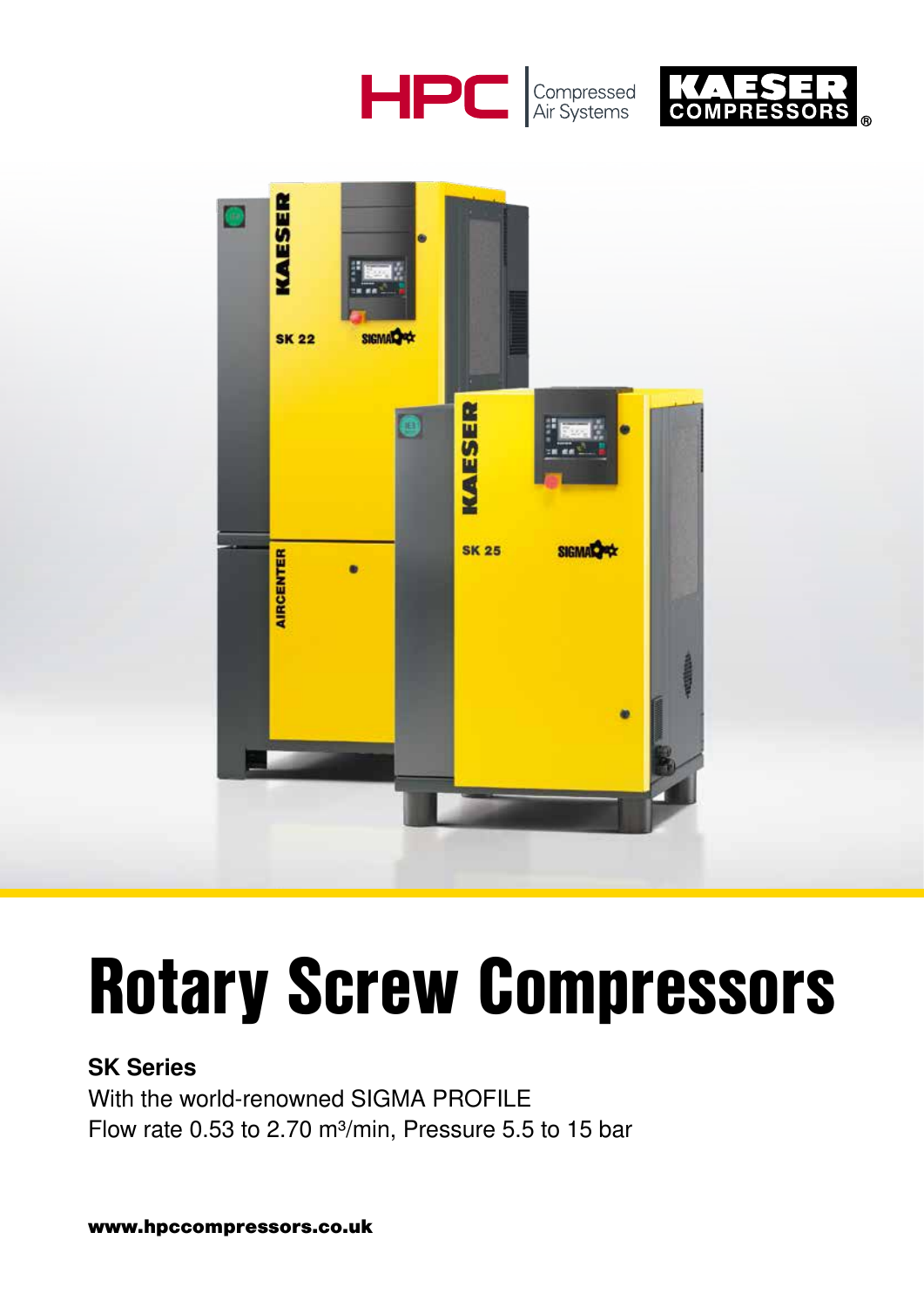

### More air for your money

KAESER's engineers have managed to significantly boost the performance of the new SK series compressors compared to previous models. This impressive feat has been achieved both through airend optimisation and the minimisation of internal pressure losses.

### Energy-saving performance

The efficiency of a machine depends on the total costs incurred throughout the equipment's entire service life. With compressors, energy costs account for the lion's share of total expenditure. KAESER therefore designed its SK series compressors with optimum energy efficiency in mind. Refinements to the energy-saving Sigma Profile airend rotors and the use of premium efficiency IE3 motors have significantly contributed to the increased performance of these versatile compressors. The addition of the SIGMA CONTROL 2 internal controller and KAESER's unique cooling system have helped to push the boundaries of efficiency even further.

#### Optimised design

All SK series models share logical and user-friendly design throughout. For example, the left-hand enclosure panel can be removed in a few simple steps and allows excellent visibility of the system's intelligently laid out components. Needless to say, the SK series was designed to ensure best possible access to all service points. When closed, the sound-absorbing compressor enclosure keeps operational sound levels to a minimum thereby ensuring a pleasantly quiet work environment. Moreover, with its three intake openings, the enclosure provides separate air flow for high efficiency cooling of the compressor, the drive motor and switching cabinet. Last, but not least, SK series compressors are impressively compact, which makes them the perfect choice for applications where space is at a premium.

#### Modular system concept

SK series compressors are available as standard versions, as so-called "T" models that are equipped with an integrated, thermally shielded refrigeration dryer and as AIRCENTER models that additionally include an underslung air receiver. KAESER's intelligent modular design therefore offers incredible flexibility. Moreover, all versions are available with an integrated frequency converter for infinitely variable speed control.

# SK series quiet, dependable performance

Discerning compressed air users expect maximum availability and efficiency, even from smaller compressors. It will come as no surprise therefore that KAESER's SK series rotary screw compressors go far beyond meeting these key expectations. Not only do they deliver more compressed air for less power consumption, but they also combine ease of use and maintenance with exceptional versatility and environmentally responsible design.

### Energy-efficiency: the essential requirement

Investment and service costs account for only a small part of a compressor's total life-cycle costs – energy accounts for the lion's share.

KAESER has been committed to minimising your energy costs for compressed air production for over 40 years. We also have the bigger picture in clear focus when it comes to service and maintenance, as well as maximum compressed air supply availability.



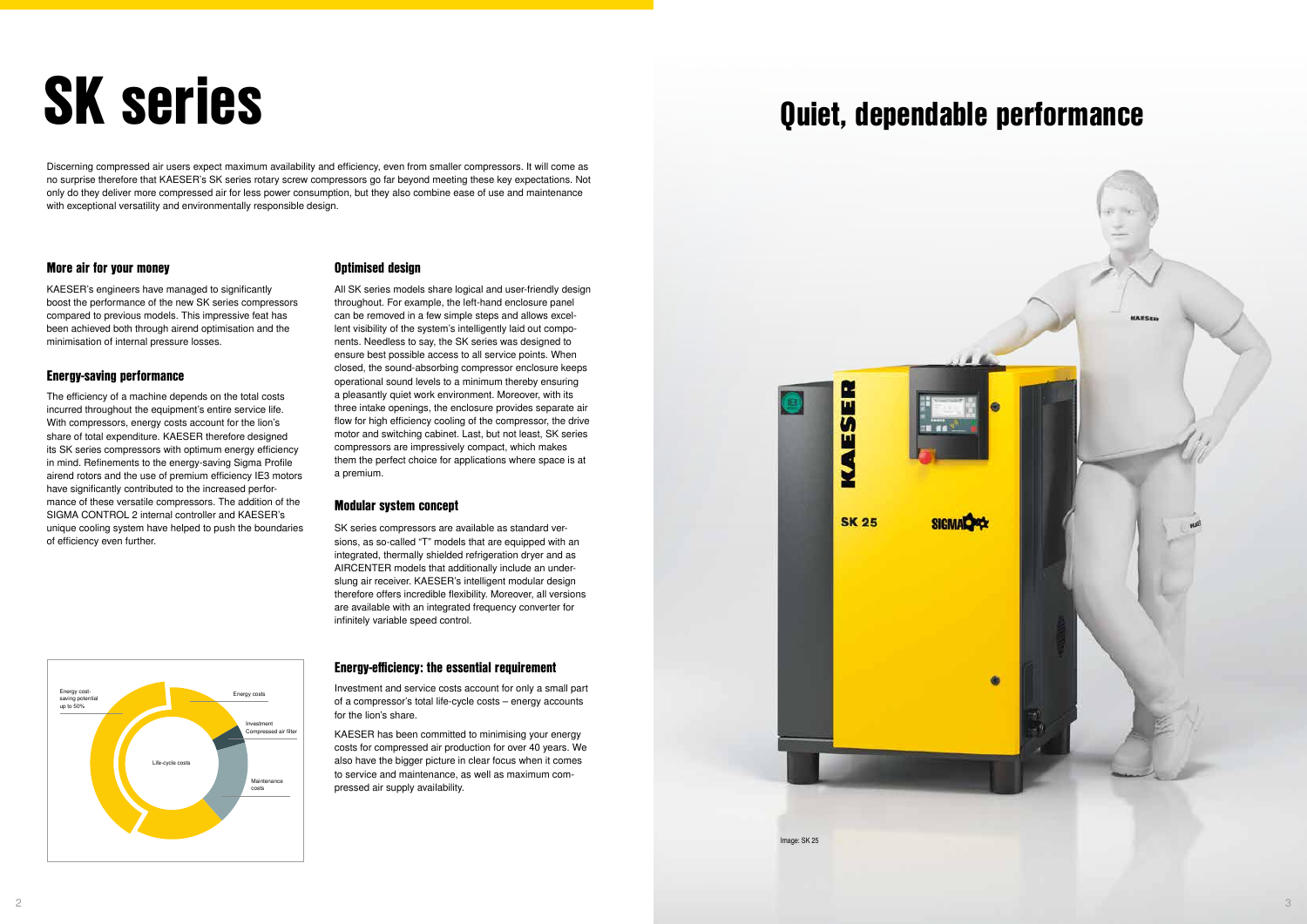### SIGMA PROFILE airend

At the heart of every SK system lies a premium quality airend featuring KAESER's SIGMA PROFILE rotors. Operating at low speed, KAESER's airends are equipped with flow-optimised rotors for superior efficiency.



### Efficient cooling

Needless to say, all KAESER SK series rotary screw compressors feature energy-saving, premium efficiency IE3 drive motors.



KAESER's innovative cooling system uses a high efficiency dual flow fan and separate air flow channels for cooling of the motor, the fluid/compressed air cooler and the control cabinet. This not only achieves optimum cooling performance, low compressed air discharge temperatures and minimal sound levels, but also promotes efficient air compression.

### Maximum efficiency: IE3 motors

### SIGMA CONTROL 2

The SIGMA CONTROL 2 ensures efficient control and system monitoring. The large display and RFID reader provide effective communication and maximum security. Multiple interfaces offer exceptional flexibility, whilst the SD card slot makes updates quick and easy.



## SK series – Design is in the details



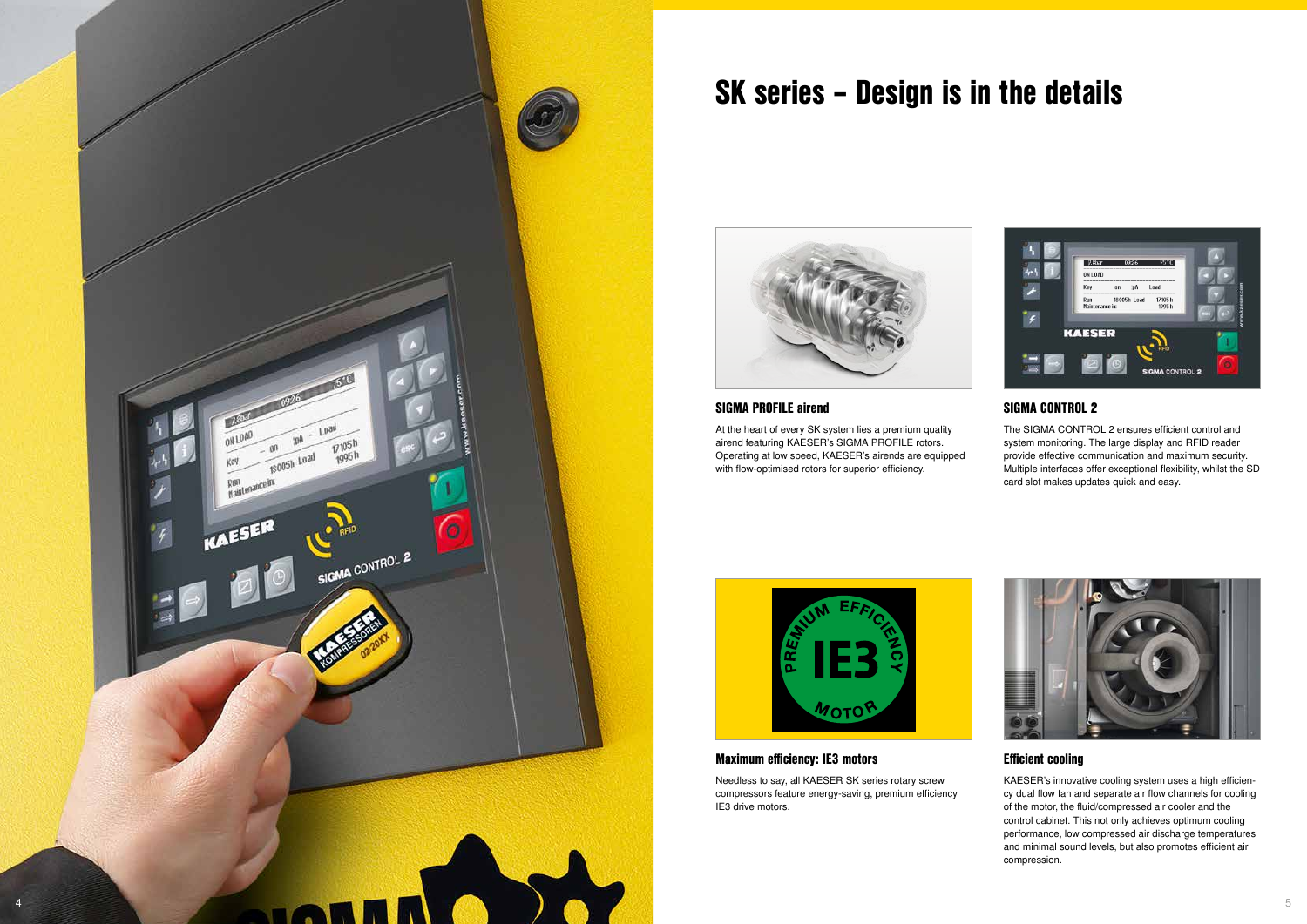### SK with energy-saving dryer

The compressed air refrigeration dryer is installed in a separate enclosure to prevent exposure to heat from the compressor package. The automatic dryer shutdown feature further aids energy-efficient performance.



### Maintenance friendly

All maintenance work can be carried out from one side of the unit. The left housing cover is easily removed to allow excellent component accessibility.

### Even quieter

The new cooling system provides outstanding cooling performance and enables optimum sound-proofing. Normal conversation can take place right next to the running compressor.



### Variable speed control also available

The use of variable speed control can provide definite advantages for specific applications, which is why this option is also available for SK series compressors. The frequency converter is integrated into the compressor system's control cabinet.



### SK T (SFC) series – Also available with refrigeration dryer and variable speed control



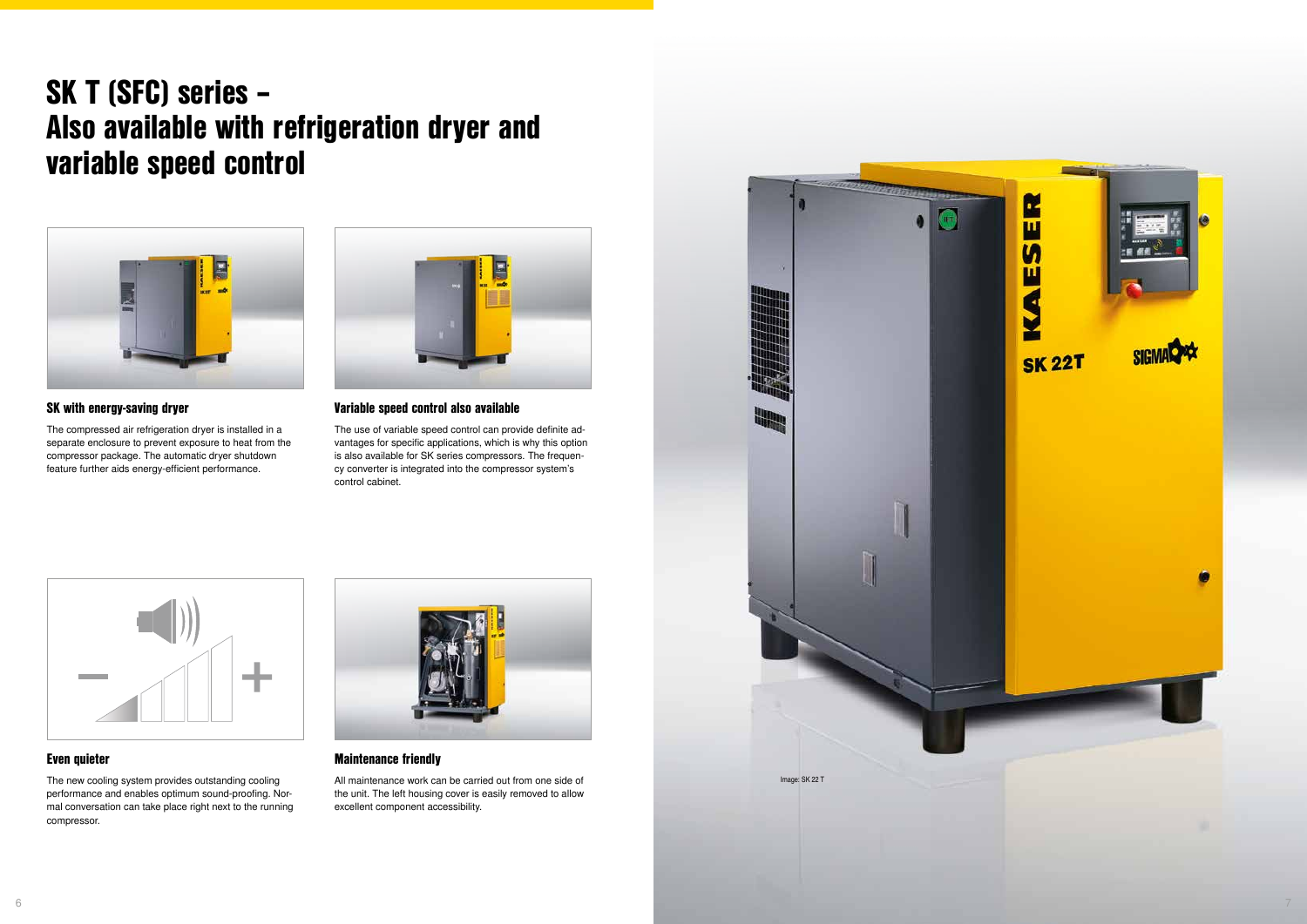### Connect and go

All this compact compressed air package needs is to be connected to the power supply and compressed air distribution network. That's it!



### Excellent component access

All maintenance and service components are easily accessible, which significantly reduces the downtime associated with service and maintenance tasks. This helps to increase compressed air availability and minimises operating costs.

### Service-friendly design

The left-hand housing cover is easily removed to allow excellent accessibility to all service points. Inspection glasses allow convenient inspection of fluid levels and drive belt tension whilst the unit is in operation.



### Durable air receiver

The 350-litre air receiver is especially designed for installation in AIRCENTER systems. All inner and outer surfaces are coated to provide excellent corrosion protection and to ensure long service life.



### AIRCENTER – The compact and efficient compressed air package



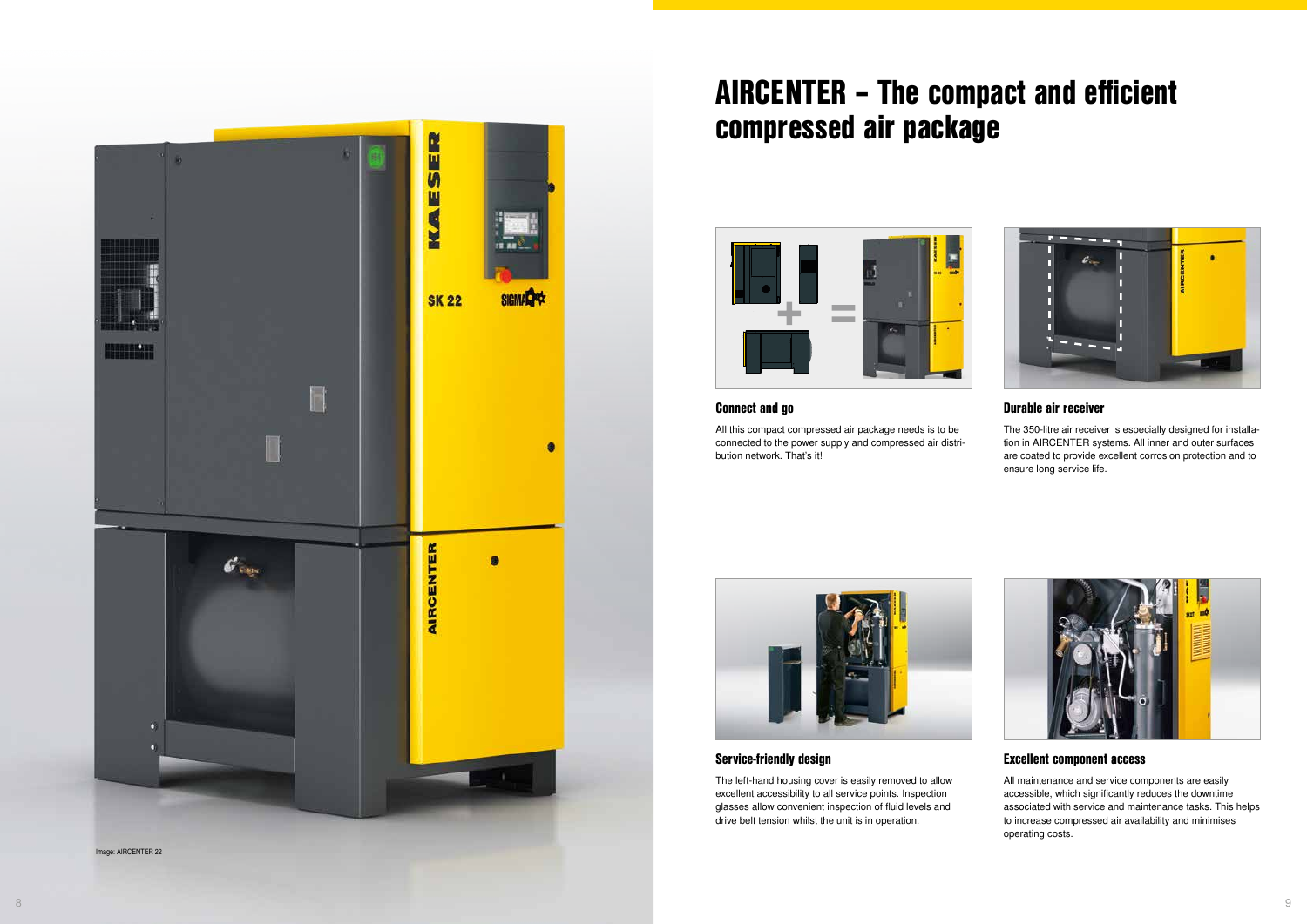| SK 22        | 7.5<br>10<br>13 | 2.00<br>1.68<br>1.32 | 15 | 11 |   |   |                          |                  | 66 | 312 |     |
|--------------|-----------------|----------------------|----|----|---|---|--------------------------|------------------|----|-----|-----|
| <b>SK 25</b> | 7.5<br>10<br>13 | 2.50<br>2.11<br>1.72 | 15 | 15 | - | - | $\overline{\phantom{0}}$ | 750 x 895 x 1260 | G. | 67  | 320 |

T – Version with integrated refrigeration dryer (Refrigerant R-134a)

| <b>SK 22 T</b> | 7.5<br>10<br>13 | 2.00<br>1.68<br>1.32 | 8<br>15 | 11 |      |                          |      |                   |                | 66 | 387 |
|----------------|-----------------|----------------------|---------|----|------|--------------------------|------|-------------------|----------------|----|-----|
| <b>SK 25 T</b> | 7.5<br>10<br>13 | 2.50<br>2.11<br>1.72 | 8<br>15 | 15 | 0.41 | $\overline{\phantom{0}}$ | $+3$ | 750 x 1240 x 1260 | G <sub>1</sub> | 67 | 395 |

SFC – Version with variable speed drive

| SK 22 T SFC | 7.5<br>10<br>13 | $0.62 - 1.98$<br>$0.63 - 1.67$<br>$0.57 - 1.37$ | 8<br>11<br>15 | 11 | 0.41 | - | $+3$ |                   | G. | 67 | 404 |
|-------------|-----------------|-------------------------------------------------|---------------|----|------|---|------|-------------------|----|----|-----|
| SK 25 T SFC | 7.5<br>10<br>13 | $0.81 - 2.55$<br>$0.84 - 2.25$<br>$0.83 - 1.90$ | 8<br>11<br>15 | 15 |      |   |      | 750 x 1240 x 1260 |    | 68 | 412 |

AIRCENTER - Standard version

| SK 22 SFC        | 7.5<br>10<br>13 | $0.62 - 1.98$<br>$0.63 - 1.67$<br>$0.57 - 1.37$ | 8<br>11<br>15 | 11 |  |   |                  |                | 67 | 329 |
|------------------|-----------------|-------------------------------------------------|---------------|----|--|---|------------------|----------------|----|-----|
| <b>SK 25 SFC</b> | 7.5<br>10<br>13 | $0.81 - 2.55$<br>$0.84 - 2.25$<br>$0.83 - 1.90$ | 8<br>11<br>15 | 15 |  | - | 750 x 895 x 1260 | G <sub>1</sub> | 68 | 337 |

#### T SFC – Version with variable speed drive and integrated refrigeration dryer

\*) Flow rate complete system as per ISO 1217: 2009 Annex C: Absolute inlet pressure 1 bar (a), cooling and air inlet temperature 20 °C \*\*) Sound pressure level as per ISO 2151 and basic standard ISO 9614-2, tolerance:  $\pm$  3 dB (A)

| <b>AIRCENTER 22</b> | 7.5<br>10<br>13 | 2.00<br>1.68<br>1.32 | 15 | 11 |      |     |      |                   |                | 66 | 579 |
|---------------------|-----------------|----------------------|----|----|------|-----|------|-------------------|----------------|----|-----|
| <b>AIRCENTER 25</b> | 7.5<br>10<br>13 | 2.50<br>2.11<br>1.72 | 15 | 15 | 0.41 | 350 | $+3$ | 750 x 1335 x 1880 | G <sub>1</sub> | 67 | 587 |

#### AIRCENTER SFC – Version with variable speed drive

| <b>AIRCENTER 22 SFC</b> | $0.62 - 1.98$<br>7.5<br>$0.63 - 1.67$<br>10<br>$0.57 - 1.37$<br>13 | 8<br>15                                         |         |    |      |     |      |                   | 67             | 596 |     |
|-------------------------|--------------------------------------------------------------------|-------------------------------------------------|---------|----|------|-----|------|-------------------|----------------|-----|-----|
| <b>AIRCENTER 25 SFC</b> | 7.5<br>10<br>13                                                    | $0.81 - 2.55$<br>$0.84 - 2.25$<br>$0.83 - 1.90$ | 8<br>15 | 15 | 0.41 | 350 | $+3$ | 750 x 1335 x 1880 | G <sub>1</sub> | 68  | 604 |

| <b>Model</b> | Working<br>pressure | Flow<br>rate <sup>"</sup> | Max.<br>operating<br>pressure | Rated<br>motor<br>power | Refrigeration<br>dryer power<br>consumption | Air receiver<br>volume | Pressure<br>dew point | <b>Dimensions</b><br>WxDxH | Air conn-<br>ection comp.<br>air | Sound<br>pressure<br>$level$ " | Mass |
|--------------|---------------------|---------------------------|-------------------------------|-------------------------|---------------------------------------------|------------------------|-----------------------|----------------------------|----------------------------------|--------------------------------|------|
|              | bar                 | m <sup>3</sup> /min       | bar                           | kW                      | kW                                          |                        | $\circ$               | mm                         |                                  | dB(A)                          | kg   |

Standard version

### Technical specifications

### Equipment

### Complete unit

Ready-to-run, fully automatic, super-silenced, vibration damped, all panels powder coated. Suitable for use in ambient temperatures up to +45°C.

### Rotary screw airend

Genuine KAESER single-stage rotary screw airend with SIGMA PROFILE rotors and cooling fluid injection for optimised rotor cooling.

### Electrical components

Ventilated IP 54 control cabinet, automatic star-delta starter, overload relay, control transformer.

### Fluid and air flow

'Honeycomb' air intake filter, pneumatic inlet and venting valves, cooling fluid separator tank with triple separation system, pressure relief valve, minimum pressure / check valve, thermostatic valve and fluid filter within the cooling fluid circuit, fluid/compressed air combination cooler.

### Refrigeration dryer (with T version)

With electronic condensate drain. Refrigerant compressor with energy-saving, cycling shutdown feature; linked to operational status of the compressor when inactive. Alternatively, continuous operation can be selected on site.

### Electric motor

Premium efficiency IE3 electric motor of quality German manufacture, IP 55.

### SIGMA CONTROL 2

"Traffic light" LED indicators show operational status at a glance, plain text display, 30 selectable languages, soft-touch keys with icons, fully automated monitoring and control. Selection of Dual, Quadro, Vario and continuous control as standard. Interfaces: Ethernet; additional optional communication modules for Profibus DP, Modbus, Profinet and Devicenet. SD-card slot for data-logging and updates. RFID reader, web server.

*SK series rotary screw compressors also optionally available with SIGMA CONTROL BASIC.*

(1) Inlet filter

(2) Intake valve

(3) Airend

(4) Drive motor

- (5) Fluid separator tank
- (6) Compressed air aftercooler
- (7) Fluid cooler
- (8) Fluid filter
- (9) Dual-flow fan

### How it works

![](_page_5_Picture_17.jpeg)